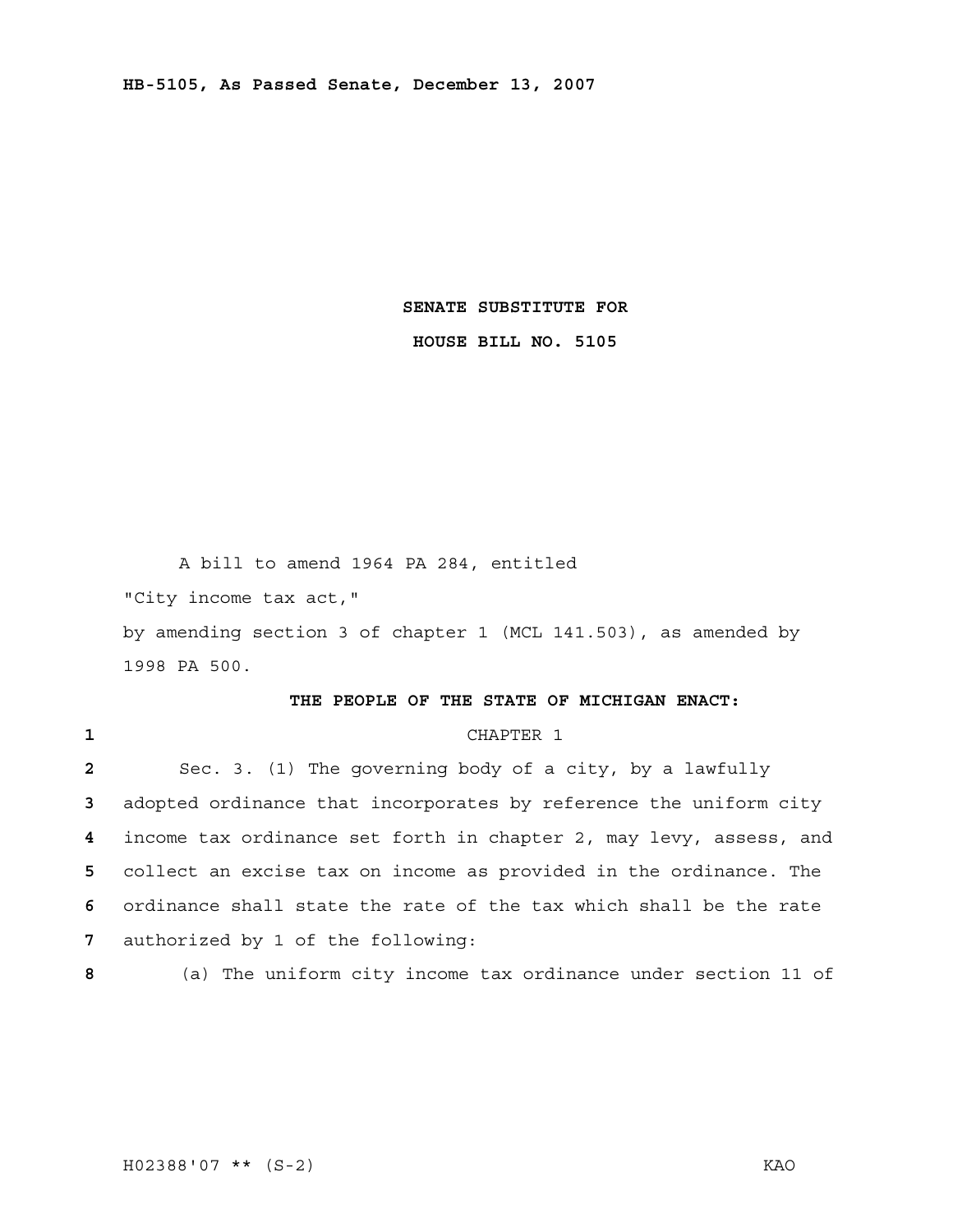chapter 2.

(b) Subsection (2).

(c) Section 3a, 3b, or 3c of this chapter.

(2) Except as otherwise provided in subsections (3), (4), and (5), in a city with a population of more than 750,000, the governing body may levy and collect a tax at a rate to be determined from time to time, that rate to be not more than 2% on corporations and the following maximum tax rates on resident individuals and nonresident individuals for the following years:

(a) Before July 1, 1999, 3.00% on resident individuals and 1.50% on nonresident individuals.

(b) Beginning July 1, 1999 and each July 1 after 1999, **EXCEPT 13 FOR 2008 AND 2009,** the maximum tax rate under this subsection on resident individuals shall be reduced by 0.1 until the rate on resident individuals is 2.0%. The tax rate imposed on nonresident individuals shall be 50% of the tax rate imposed on resident individuals each year.

**18 (C) NOTWITHSTANDING ANY OTHER PROVISION OF THIS SECTION, FOR 19 THE 2008 AND 2009 CALENDAR YEARS, THE CITY SHALL IMPOSE THE SAME 20 TAX RATE ON RESIDENT INDIVIDUALS AND NONRESIDENT INDIVIDUALS AS THE 21 CITY HAD IMPOSED FOR THE 2007 CALENDAR YEAR.** 

(3) If any 3 of the following conditions exist in a city with a population of 750,000 or more, the city may apply to the state administrative board for certification that those conditions exist and the maximum tax rate under subsection (2)(b) shall not be further reduced as provided in subsections (4) and (5):

(a) Funds have been withdrawn from the city's budget

H02388'07 \*\* (S-2) KAO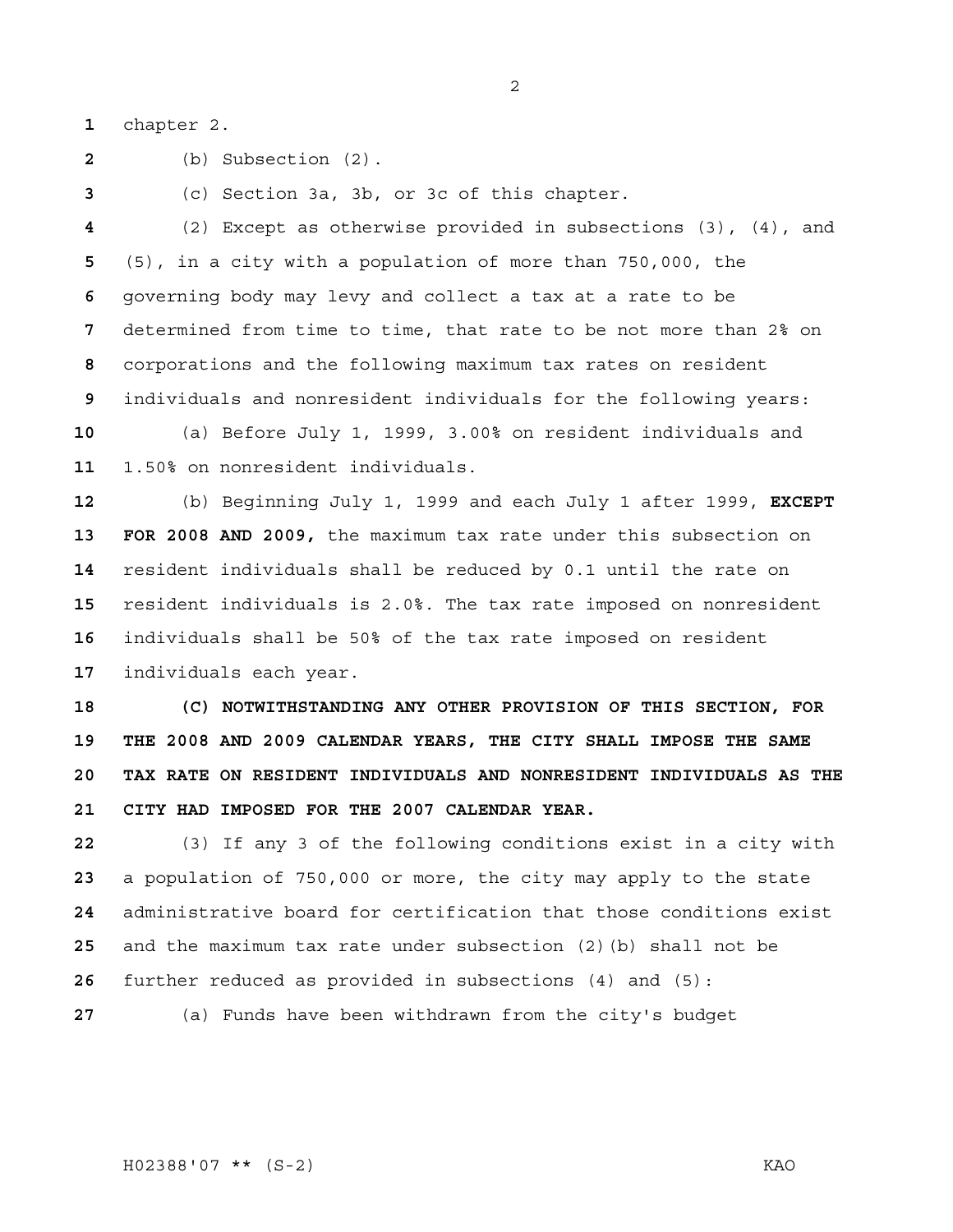stabilization fund for 2 or more consecutive city fiscal years or there is a balance of zero in the city's budget stabilization fund.

(b) The city's income tax revenue growth rate is 0.95 or less. (c) The local tax base growth rate is 80% or less of the statewide tax base growth rate.

(d) The city's unemployment rate is 10% or higher according to the most recent statistics available from the Michigan jobs commission.

(4) If the state administrative board certifies within 60 days of application that any 3 of the conditions set forth under subsection (3) are met, the maximum tax rate under subsection (2) shall not be further reduced from the date of the state administrative board's certification until the July 1 following the expiration of 1 year after the state administrative board's certification unless the city applies for certification that the conditions continue to exist. Before the expiration of the certification, the city may apply to the state administrative board to certify that the conditions continue to exist and if the state administrative board so certifies, the certification may continue until the July 1 following the expiration of 1 year after the state administrative board's certification that the conditions continue to exist. The city may continue to apply for certification until the conditions under subsection (3) no longer exist.

(5) Notwithstanding any other provision of this section, if on July 1 the maximum tax rate on resident individuals is reduced under subsection (2) after a year or years in which the maximum tax rate was not reduced because of subsections (3) and (4), the

H02388'07 \*\* (S-2) KAO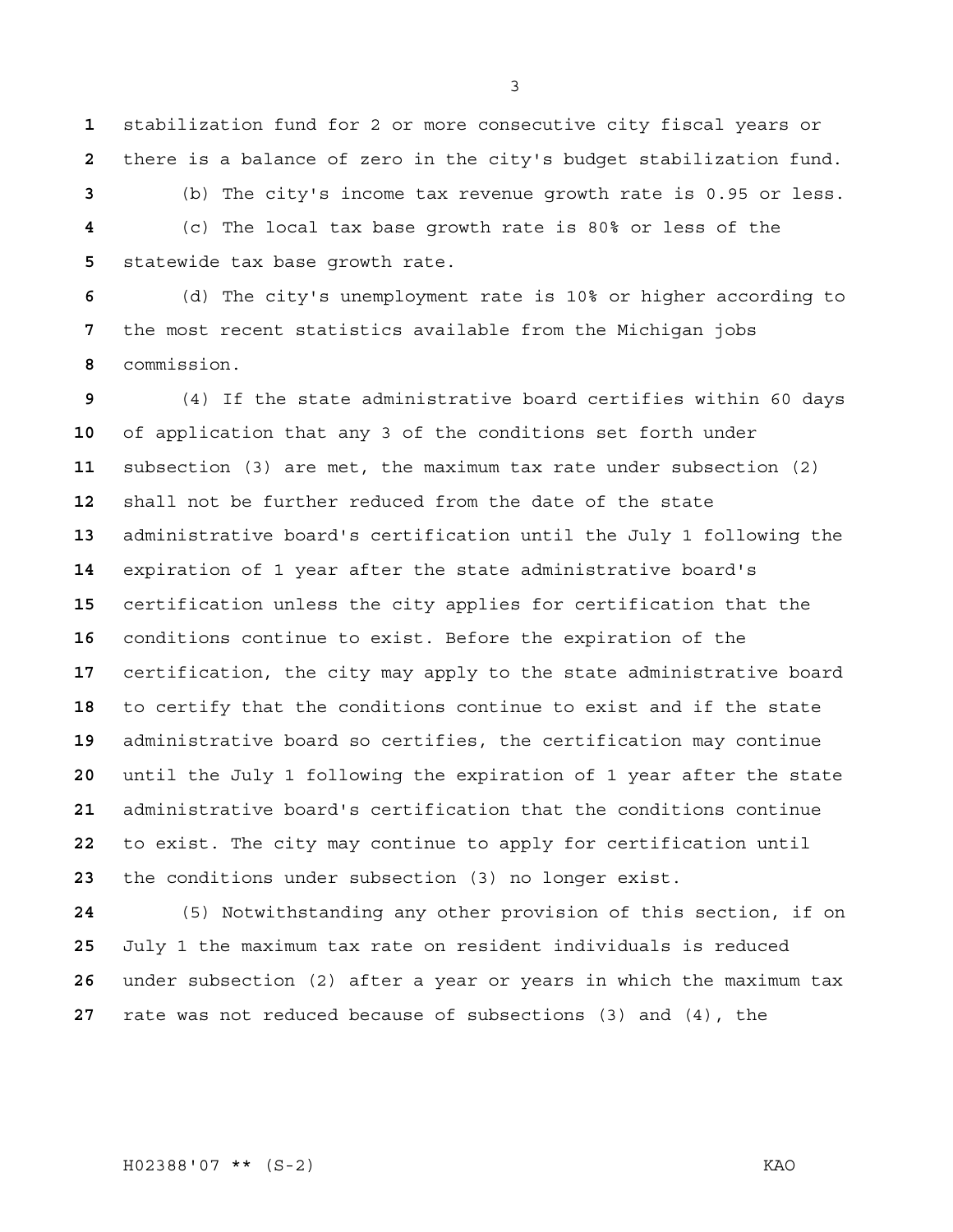maximum tax rate on resident individuals shall be the maximum tax rate in effect on June 30 of that year reduced by 0.1 and the rate on nonresident individuals shall be 50% of the rate imposed on resident individuals. On each subsequent July 1, subsection (2) applies to the maximum tax rates, subject to subsections (3) and (4).

(6) The governing body of a city may adopt the uniform city income tax ordinance with the alternative sections as set forth in chapter 3 instead of the similarly numbered sections as set forth in chapter 2. The uniform city income tax ordinance may be lawfully adopted or rescinded by the governing body at any time. The adoption of an ordinance is effective on and after January 1 or July 1 following adoption of the ordinance, as specified in the ordinance, but an ordinance shall not become effective earlier than 45 days after adoption or until approved by the electors if a referendum petition is filed as authorized in this act or a referendum is otherwise required. The rescission of an ordinance shall become effective on the following December 31. The ordinance may be rescinded at any time by the governing body in the same manner in which it was adopted and with appropriate enforcement, collection, and refund provisions with respect to liabilities incurred prior to the effective date of the rescission of the ordinance. The ordinance shall not be amended except as provided by the legislature. A city may amend the ordinance to change the tax rate to a rate authorized by this act.

(7) Petitions for a referendum election on the question of adopting an ordinance adopted by the governing body may be filed

H02388'07 \*\* (S-2) KAO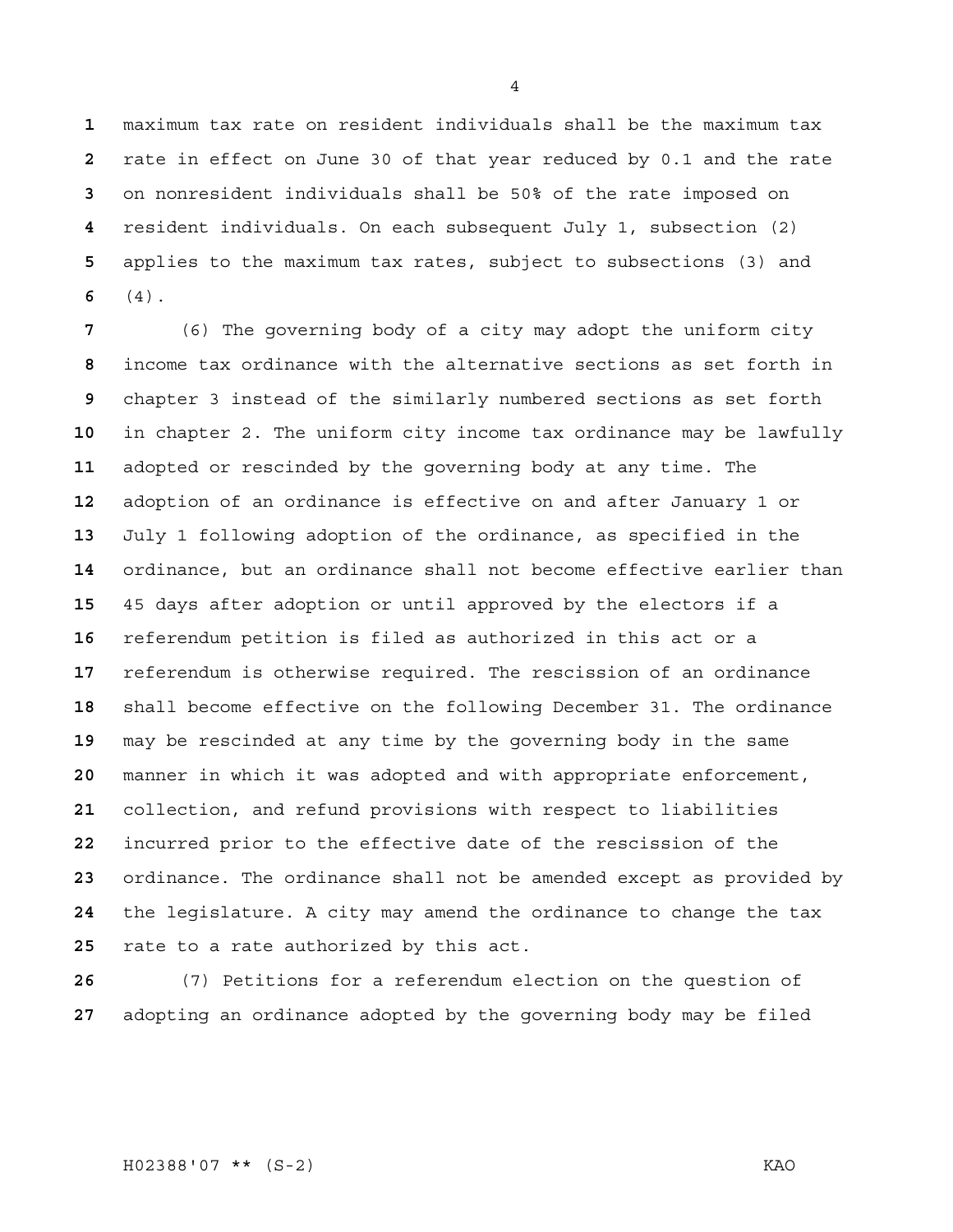with the city clerk not later than the sixth Monday following the adoption of the ordinance. The petitions shall be signed by a number of registered electors of the city equal to at least 10%, but not more than 20%, of the registered electors of the city voting in the last general municipal election prior to the adoption of the ordinance by the governing body. If proper petitions are filed, the question of adopting the ordinance shall be submitted by the governing body to the city electors at the next primary or general election or at a special election called for the purpose, in any case held not less than 45 days nor more than 90 days after the clerk has reported the filing of the referendum petition to the city's governing body. The checking of names on the petitions, the counting, canvassing, and return of the votes on the question, and other procedures for the election shall be as provided by law or charter. Upon a favorable vote of the city electors, the ordinance shall be effective as specified in the ordinance which may be amended by the governing body of the city following the election to specify July 1 or January 1 as the effective date of the ordinance, if the effective date originally specified in the ordinance is considered impractical or inconvenient for any reason. The provisions in this section for a referendum election, and for delaying the effective date of the ordinance if petitions for a referendum are filed, are not applicable to a city that on January 1, 1964 had in effect a valid ordinance levying and imposing an excise tax levied on or measured by income. Notwithstanding any other provision of this act, if an ordinance becomes effective on any date other than January 1, each tax year shall end on December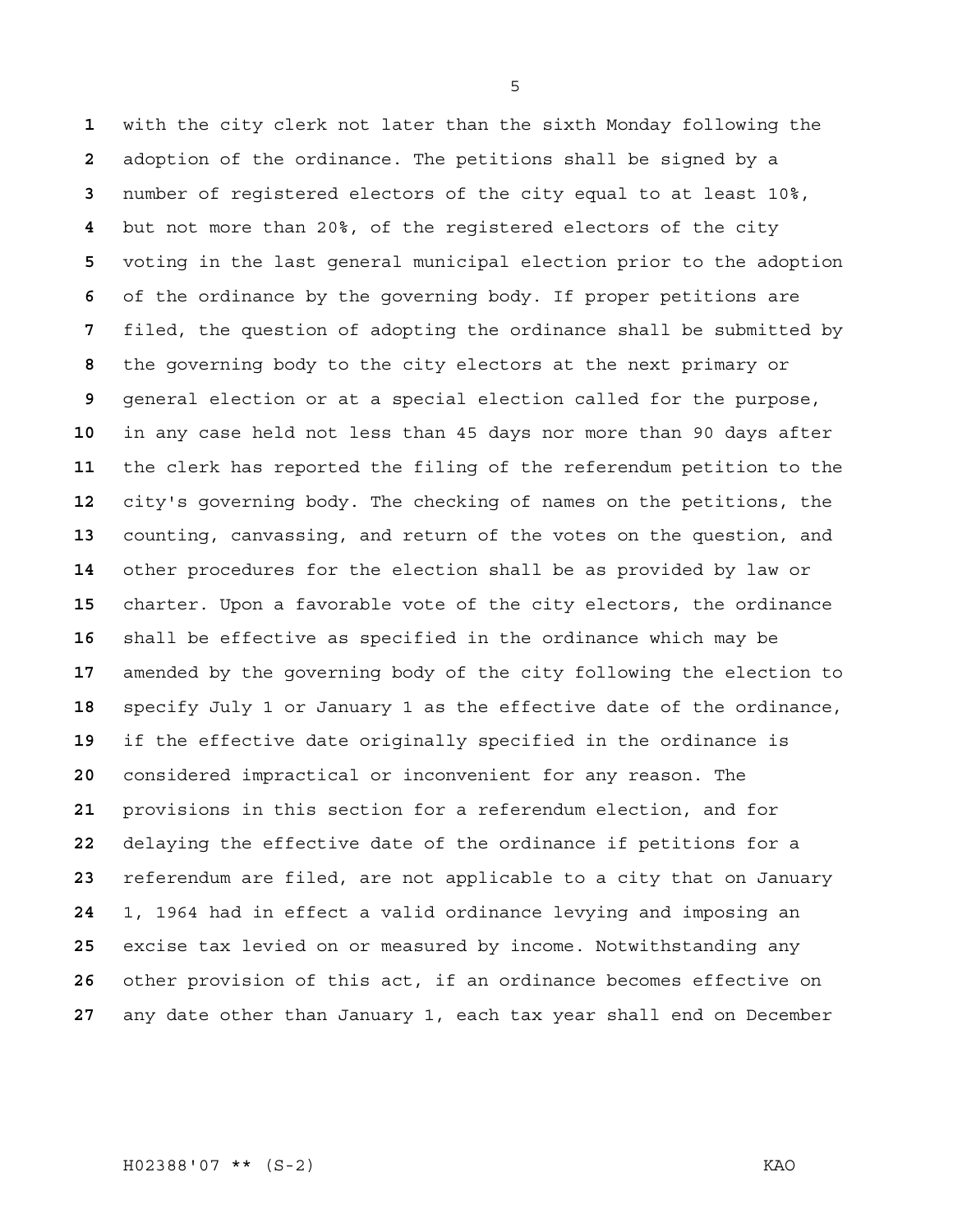31, and the provisions of the ordinance based on a full tax year are modified accordingly to be applicable to the partial tax year.

(8) The city shall annualize the rates under this section as necessary.

(9) As used in this section:

(a) "Consumer price index" means the Detroit consumer price index for all urban consumers as defined and reported by the United States department of labor, bureau of labor statistics, and as certified by the state treasurer.

(b) "Income tax revenue growth rate" means a number the numerator of which is the income tax collections of the city for the city fiscal year immediately preceding the city's application under subsection (3) and the denominator of which is the product of the income tax collections of the city for the city fiscal year immediately preceding the city fiscal year used to determine the numerator multiplied by 1 plus the corresponding percentage change in the average consumer price index for the calendar year ending in the city fiscal year used to determine the numerator.

(c) "Local tax base growth rate" means the total taxable value of real property and personal property in the city for the most recent year for which data is available divided by the total taxable value of real property and personal property in the city for the second year immediately preceding the most recent year for which the data is available.

(d) "Statewide tax base growth rate" means the total taxable value of real property and personal property in the state for the most recent year for which the data is available divided by the